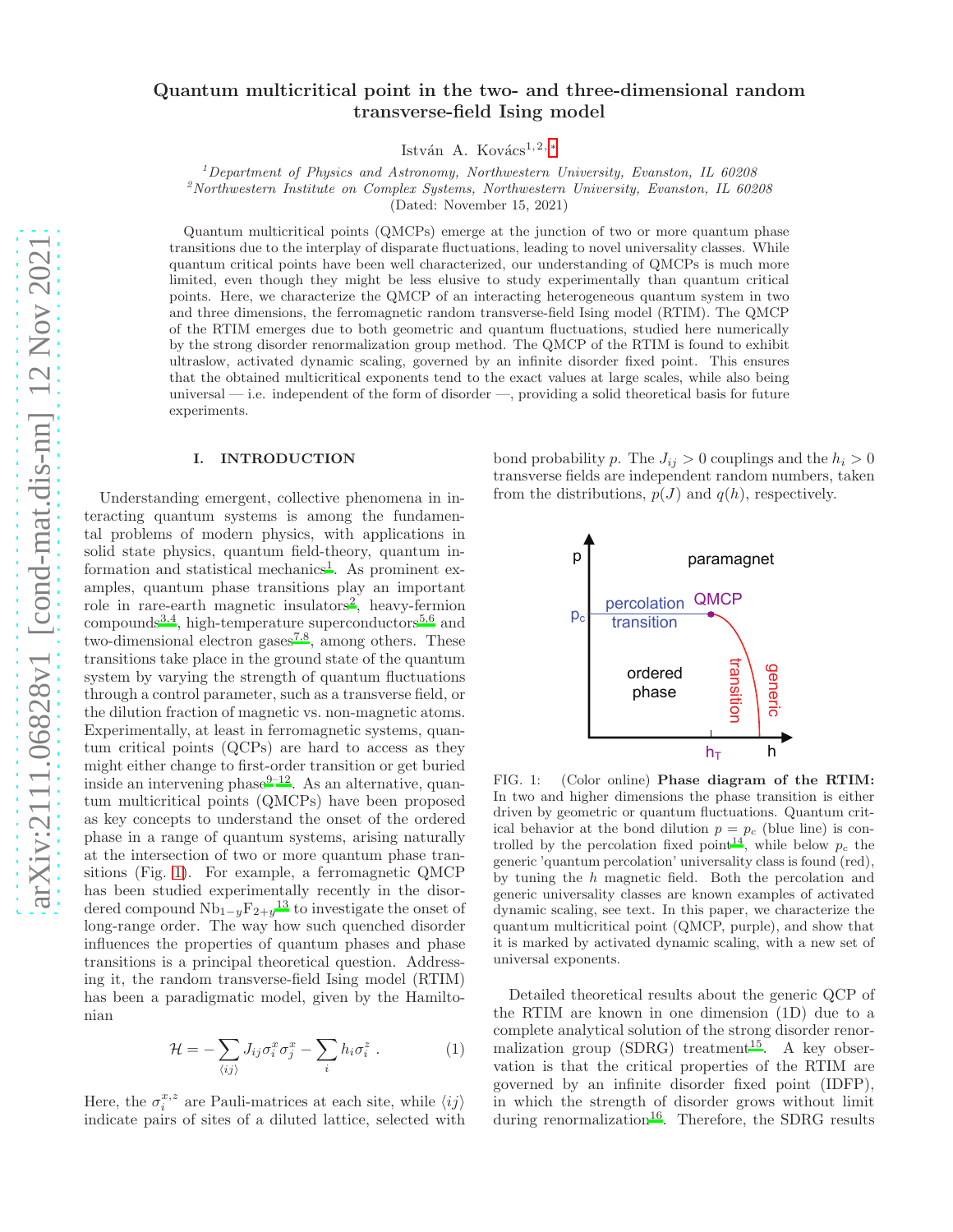are expected to be asymptotically exact in the vicinity of the critical point, which is indeed demonstrated by a comparison with independent analytical $17,18$  $17,18$  and numerical<sup>[19](#page-6-11)[,20](#page-6-12)</sup> works. The IDFP scenario has been shown also for the 2D and higher dimensional RTIM in nu-merical SDRG studies<sup>[21](#page-6-13)[–27](#page-6-14)</sup> as well as in 2D and 3D Monte Carlo simulations<sup>[28](#page-6-15)[–30](#page-6-16)</sup>. Besides the RTIM, wellknown examples of IDFP are the random antiferromag-netic (AF) Heisenberg chain<sup>[31](#page-6-17)</sup>, random quantum Potts<sup>[32](#page-6-18)</sup> and Ashkin-Teller<sup>[33](#page-6-19)</sup> models, and also non-equilibrium classical models, such as the random contact  $\text{process}^{34,35}$  $\text{process}^{34,35}$  $\text{process}^{34,35}$  $\text{process}^{34,35}$ .

As illustrated in Fig. [1,](#page-0-0) in higher dimensions, the RTIM also undergoes a percolation QCP by tuning the bond percolation probability  $p$ , for sufficiently weak ex-ternal fields<sup>[14](#page-6-6)[,36](#page-6-22)</sup>. This percolation transition happens at the well known classical bond percolation critical point  $p_c$ , independently from the strength of the h external field. Along this percolation line the ground state of  $H$ is given by a set of independently ordered clusters, which are in the same form as for percolation. The critical exponents are known exactly in 2D and to high precision in 3D as summarized in Table [I.](#page-5-6) For  $p > p_c$ , at least one giant percolating cluster is present in the system, providing the basis of a generic quantum phase transition by tuning the external field  $h$  to its critical value (which depends on  $p$ ). Both along the percolation and the generic QCPs, the IDFP scenario leads to anomalous, activated dynamic scaling.

At a critical point, as the system size increases, the characteristic time scale of the dynamics  $\tau \sim 1/\epsilon$  becomes slower and slower, where  $\epsilon$  stands for the characteristic energy scale of the sample, i.e. the smallest energy gap. At conventional critical points, dynamical scaling is characterized by the z dynamical exponent as  $\epsilon \sim L^{-z}$ , relating the  $\epsilon$  energy scale to the L length scale of the system. As an extreme limit, activated dynamic scaling is manifested in the relation

<span id="page-1-2"></span>
$$
\ln \epsilon \sim L^{\psi} \;, \tag{2}
$$

formally corresponding to a diverging z dynamical exponent, characteristic of ultraslow dynamics, a hallmark of IDFPs. Both the percolation and generic QCPs have been studied either analytically or numerically to high precision in 2 and 3D, including the quantum entangle-ment properties<sup>[24](#page-6-23)[,25](#page-6-24)[,37](#page-6-25)[–40](#page-6-26)</sup>. The last missing piece from a complete understanding of the RTIM phase diagram in Fig. [1](#page-0-0) is the behavior at the QMCP. To fill this gap, we extend the investigations about the critical behavior of the RTIM into the QMCP, where both geometric and quantum fluctuations diverge.

The rest of paper is organized as follows. The SDRG method is described in Sec[.II.](#page-1-0) Results about the multicritical parameters are calculated in Sec[.III](#page-2-0) and discussed in Sec[.IV.](#page-5-7)



FIG. 2: Ground state at the QMCP: Illustration of the correlation cluster (black) at the QMCP for  $L = 256$ in two dimensions with box-h disorder. The encompassing critical bond percolation cluster is indicated in gray. In stark contrast to percolation (gray), the multicritical correlation cluster (black) is a disconnected fractal, similarly to those at the generic  $QCP^{39,41}$  $QCP^{39,41}$  $QCP^{39,41}$  $QCP^{39,41}$ , although characterized by a new value of the fractal dimension.

# <span id="page-1-1"></span><span id="page-1-0"></span>II. SDRG PROCEDURE

The SDRG approach<sup>[42](#page-6-29)</sup> has been a powerful way to study the critical behavior of disordered quantum systems, introduced by Ma, Dasgupta and  $\text{Hu}^{43}$  $\text{Hu}^{43}$  $\text{Hu}^{43}$  and further developed by D. Fisher<sup>[15](#page-6-7)</sup> and others. In the SDRG, an effective low-energy description is created successively, eliminating at each step the largest local term in the Hamiltonian, continuously lowering the energy scale. Depending on whether the largest local term is a coupling or a transverse field, new terms are generated between remaining sites by second-order perturbation method. When the largest term is a coupling,  $J_{ij}$ , the two connected spins merge into a spin cluster of the joint moment,  $\tilde{\mu} = \mu_i + \mu_j$ , which is placed in an effective transverse field of strength  $h = h_i h_j / J_{ij}$ . On the other hand, when the largest term is transverse field,  $h_i$ , the spin is eliminated and new effective couplings are generated between each pair of neighboring spins, say  $j$  and  $k$ , having a value  $\tilde{J}_{jk} = J_{ji}J_{ik}/\tilde{h}_i$ . As a result, clusters of sites are successively created and eliminated, yielding a ground state decomposition in terms of independent spin clusters. Then, the characteristic energy scale is proportional to the smallest (effective) transverse field of any of the clusters,  $\epsilon(s)$ , in a given sample, s. The magnetization cluster of the sample is the cluster corresponding to the smallest energy gap.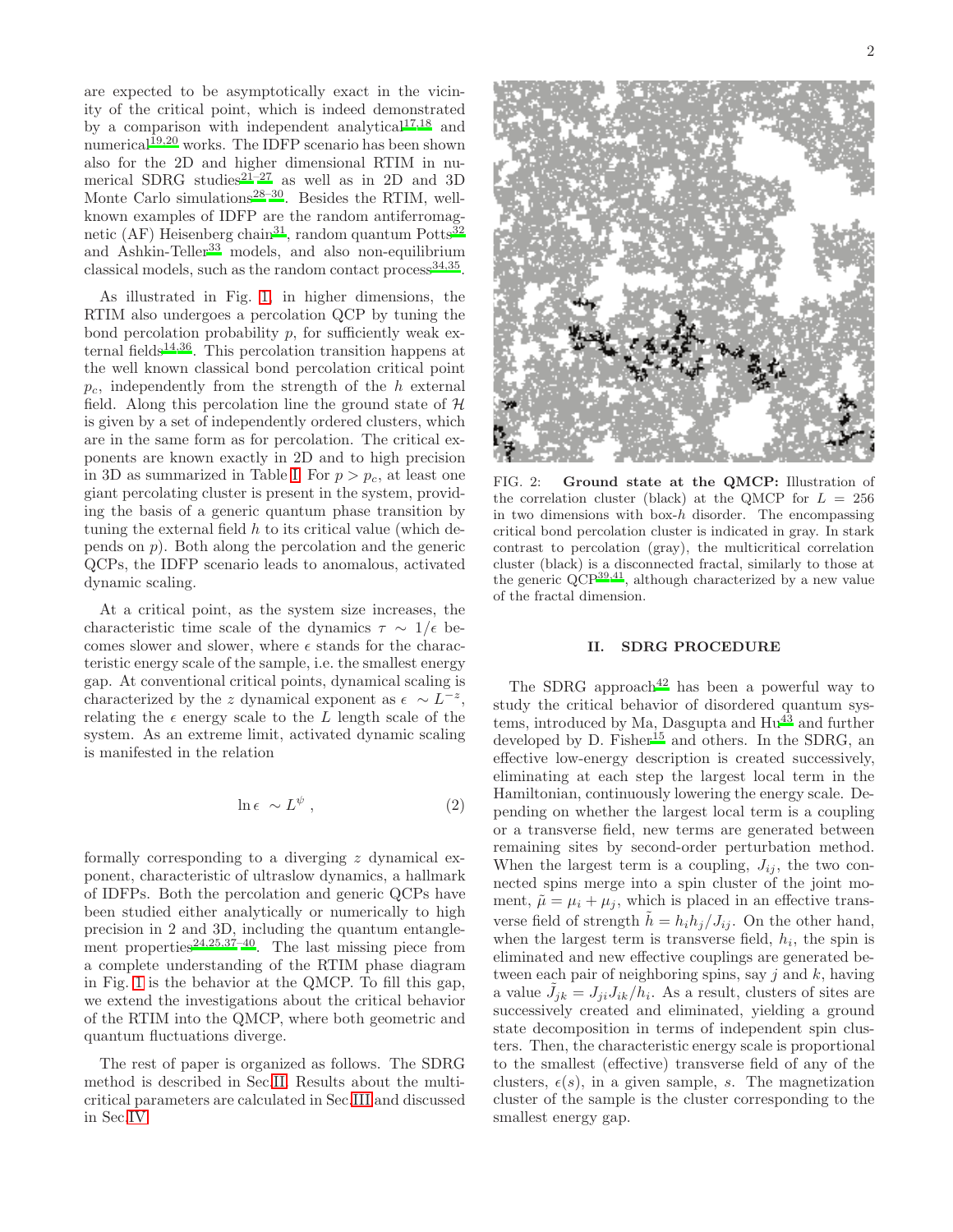If, at any step, two parallel couplings appear between the same spins, the maximum of them is taken. Application of this 'maximum rule' is exact at an IDFP (where the distribution of the couplings becomes extremely broad) and leads to a highly efficient SDRG algorithm<sup>[27](#page-6-14)</sup>. Our implementation of which needs only  $t \sim \mathcal{O}(N \log N + E)$  CPU time and  $\mathcal{O}(E)$  memory to renormalize a system with N sites and E interactions.

# <span id="page-2-0"></span>III. CALCULATION OF MULTICRITICAL PARAMETERS

To investigate the universality of the results we have used two different standard forms of disorder<sup>[26](#page-6-31)[,27](#page-6-14)</sup>. In both cases, the couplings are uniformly distributed in  $(0, 1]$ . For 'box-h' disorder also the transverse fields are uniformly distributed in  $(0, h]$ , whereas for 'fixed-h' disorder we have a constant transverse field  $h_i = h$ ,  $\forall i$ . We used the logarithmic variable,  $\theta = \ln(h)$ , as a quantum control parameter. We studied the QMCP in two and three dimensions, on cubic lattices with periodic boundary conditions up to over a million sites. The bond probability was set to its critical value  $p_c(2D) = 0.5$  and  $p_c(3D) = 0.248812^{44}$  $p_c(3D) = 0.248812^{44}$  $p_c(3D) = 0.248812^{44}$ . The number of realizations used in the calculations were typically  $10^5$ , with at least  $10^4$ samples for the largest sizes.

### A. Locating the Multicritical Point



<span id="page-2-1"></span>FIG. 3: (Color online) Determining the correlation length exponent: Width of the distribution of the pseudomulticritical points  $\theta$  as a function of the length of the system in a log-log plot for the 2D (purple, magenta) and 3D (green, blue) models for two types of disorder (box-h:  $\Box$ , fixed-h: +). The slope of the straight lines is given by  $1/\nu_{\theta}$ , where the extrapolated  $\nu_{\theta}$  correlation length exponents are listed in Table [I.](#page-5-6) The error of the data points is smaller than the symbol size. Inset: Two-point estimates of  $1/\nu_{\theta}$  as the function of the inverse length, as well as the linear extrapolations, leading to the values in Table [I.](#page-5-6)



<span id="page-2-2"></span>FIG. 4: (Color online) Locating the multicritical point: Upper panels: distribution of the location of the pseudomulticritical points,  $\theta$ , for different lengths with box-h randomness in 2D (left) and 3D (right). Lower panels: data collapse of the scaled distributions, with the correlation length exponent estimates from Table [I.](#page-5-6)

Even though the QMCP is located at the classical percolation threshold, it is challenging to determine the  $\theta_c$ control parameter value where the QMCP happens, due to large sample-to-sample fluctuations. It is essential to achieve this systematically, with high enough precision even at the largest sizes. A proven strategy is to define sample-dependent 'pseudo-multicritical' points for each sample, s, denoted by  $\theta(s)$ , by a variant of the doubling procedure<sup>[26](#page-6-31)</sup>. In this doubling procedure we glue together two identical copies (also known as replicas s and s') of the sample by surface couplings and renormalize it up to the last site for each value of the control parameter,  $\theta$ . Then, for the (finite) fraction of samples that have a percolating bond dilution cluster, the renormalization is found to be qualitatively different for  $\theta < \theta(s)$  and for  $\theta > \theta(s)$ . For weak quantum fluctuations,  $\theta < \theta(s)$ , the last decimated spin cluster contains equivalent sites of s and s ′ . These sites and thus the two replicas are correlated and we call this cluster a correlation cluster, see Fig. [2.](#page-1-1) The moment of the correlation cluster,  $\mu(s)$ , drops to zero as the pseudo-multicritical point is approached. This is due to the fact that for  $\theta > \theta(s)$  there is no correlation cluster, i.e. there are no equivalent sites of s and s' in the last decimated spin cluster.  $\theta(s)$  can be located iteratively with high precision in a few iterative steps. In practice, we required a precision that is at least a thousand times better than the width of the  $\theta(s)$  distribution over different samples. Note that for samples that do not have a percolating cluster, there is no  $\theta(s)$  control parameter value to result in a correlation cluster.

With the pseudo-multicritical values at hand, we have studied the size-dependence of their distributions (in percolating samples), which is illustrated in Figs. [3](#page-2-1) and [4.](#page-2-2)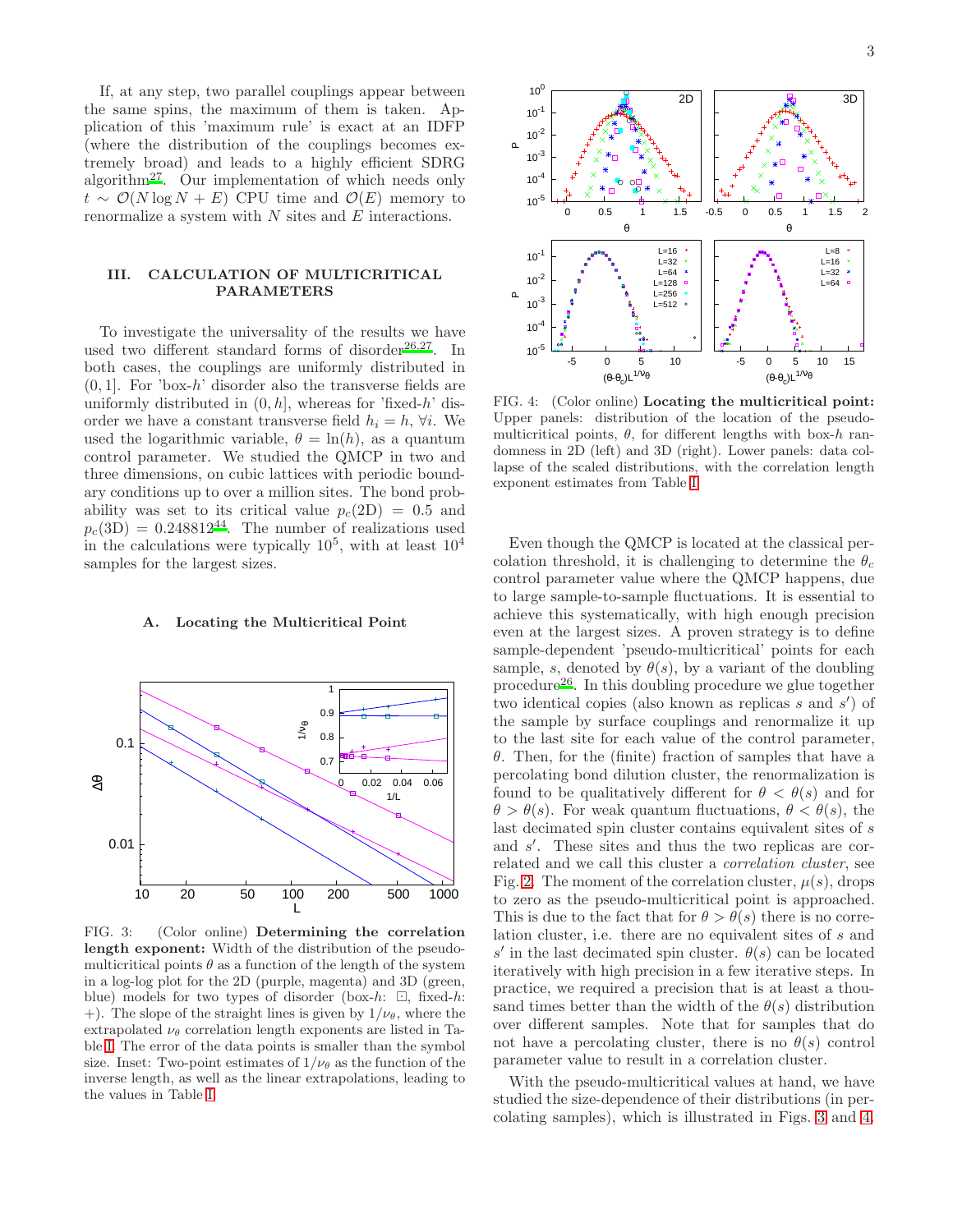Due to the broad distributions emerging from rare realizations with extreme properties, i.e. nearly disconnected percolating clusters, the mean and standard deviation of the distribution are often unreliable. As a robust estimate of the location of the multicritical points, we used the median of the distributions,  $\theta(L)$ , at each size, expected to scale as

<span id="page-3-0"></span>
$$
|\theta_c - \theta(L)| \sim L^{-1/\nu_\theta} . \tag{3}
$$

There are two unknowns in this formula: the true location of the multicritical point,  $\theta_c$ , and the  $\nu_\theta$  correlation length exponent. Instead of fitting both parameters simultaneously, it is a better strategy to first get an estimate of  $\nu_\theta$  from the  $\Delta\theta(L) \sim L^{-1/\nu_\theta}$  scaling of the  $\Delta\theta(L)$  width of the distribution. As a robust measure of the  $\Delta\theta(L)$  width, we used the interquartile range (IQR). We have then calculated size-dependent effective exponents by two-point fits (comparing the results for sizes L and  $L/2$ , which are then extrapolated as  $1/L \rightarrow 0$ . The effective exponents are shown in the inset of Fig. [3.](#page-2-1) As in this example, we have generally observed that the extrapolated critical exponents are universal, i.e. independent of the form of disorder. Estimates of the extrapolated  $\nu_{\theta}$ exponents are presented in Table [I.](#page-5-6)

With  $\nu_{\theta}$  determined, we could now use Eq. [\(3\)](#page-3-0) to fit  $\theta_c$ . To obtain more precise results, following Refs.[\[26](#page-6-31)[,27](#page-6-14)], we have instead formed the ratio  $\alpha(L) = (\theta_c - \theta(L))/\Delta\theta(L)$ . According to Eq. [\(3\)](#page-3-0),  $\alpha(L)$  should be independent of the size at the multicritical point. Therefore, the true multicritical point,  $\theta_c$ , was determined as the value resulting in the smallest standard deviation of  $\alpha(L)$ :

$$
\theta_c^b(2D) = 0.783(1)
$$

$$
\theta_c^b(3D) = 0.770(1)
$$

$$
\theta_c^f(2D) = -0.481(1)
$$

$$
\theta_c^f(3D) = -0.5055(10)
$$

As expected, these values are much smaller than those at the generic QCP (usually studied at  $p = 1$ ), as the correlation clusters need to overcome the dilution of the lattice. In accordance to the scaling forms used above, the resulting estimates of  $\theta_c$  and  $\nu_\theta$  lead to an excellent data collapse of the pseudo-multicritical point distributions as shown in Fig. [4.](#page-2-2) Just like at the generic QCP, the value of  $\alpha$  is found to be universal at the QMCP,  $\alpha(2D) = 0.43(2)$  and  $\alpha(3D) = 0.42(3)$ , regardless of the form of the disorder.

Another quantity of interest is the multicritical quantum percolation probability,  $P_q$ , which is given by the fraction of samples that have a finite replica correlation function at  $\theta_c$ . Our estimates are again found to be universal,  $P_q(2D) = 0.186(2)$  and  $P_q(3D) = 0.124(6)$ .

# B. Dynamic Scaling

Having accurate estimates for the location of the multicritical points, we have renormalized the samples at  $\theta_c$ 



<span id="page-3-1"></span>FIG. 5: (Color online) Activated dynamic scaling: Distribution of the log-energy parameters at the multicritical point in 2D and 3D for box-h randomness (upper panels). In the lower panels the data collapse of the scaled distributions are shown, as described in the text.

and studied the scaling behavior of the  $\mu(s)$  moment of and the  $\epsilon(s)$  energy gap of the magnetization cluster. The distribution of the log-energy parameter,  $\gamma = -\ln \epsilon(s)$ , is shown in the upper panels of Fig. [5,](#page-3-1) for the different models. As a clear indication of infinite disorder scaling, the width of the distribution is increasing with L. According to  $Eq.(2)$  $Eq.(2)$ , the appropriate scaling combination is  $\gamma(L)L^{-\psi}$ , as illustrated with the data collapse in the lower panels of Fig. [5.](#page-3-1) The critical exponent  $\psi$  has been calculated from two-point fits by comparing the mean values  $\gamma(L)$  and  $\gamma(L/2)$  (see the upper panel of Fig. [6](#page-4-0)) and Table [I\)](#page-5-6).

#### C. Fractal Dimension

Just like at critical points, the multicritical system is expected to be statistically self-similar, i.e. free of any characteristic length scale, manifested by a non-trivial fractal dimension  $d_f$ . Indeed, the average moment of the magnetization cluster is found to scale as  $\mu(L) \sim L^{d_f}$ . We illustrate this relation in the bottom panel of Fig. [6](#page-4-0) for the 2D and the 3D models. As shown in the inset of Fig. [6,](#page-4-0) we calculated two-point fits, which are then extrapolated to  $1/L \rightarrow 0$ , leading to the estimates in Table [I.](#page-5-6) An excellent data collapse is observed for the distribution of magnetization moments for all sizes, as shown in Fig. [7.](#page-4-1) The usual magnetization is given by  $m(L) \equiv \mu(L)/L^d \sim L^{-x}$ , corresponding to the scaling relation  $x = d - d_f$ .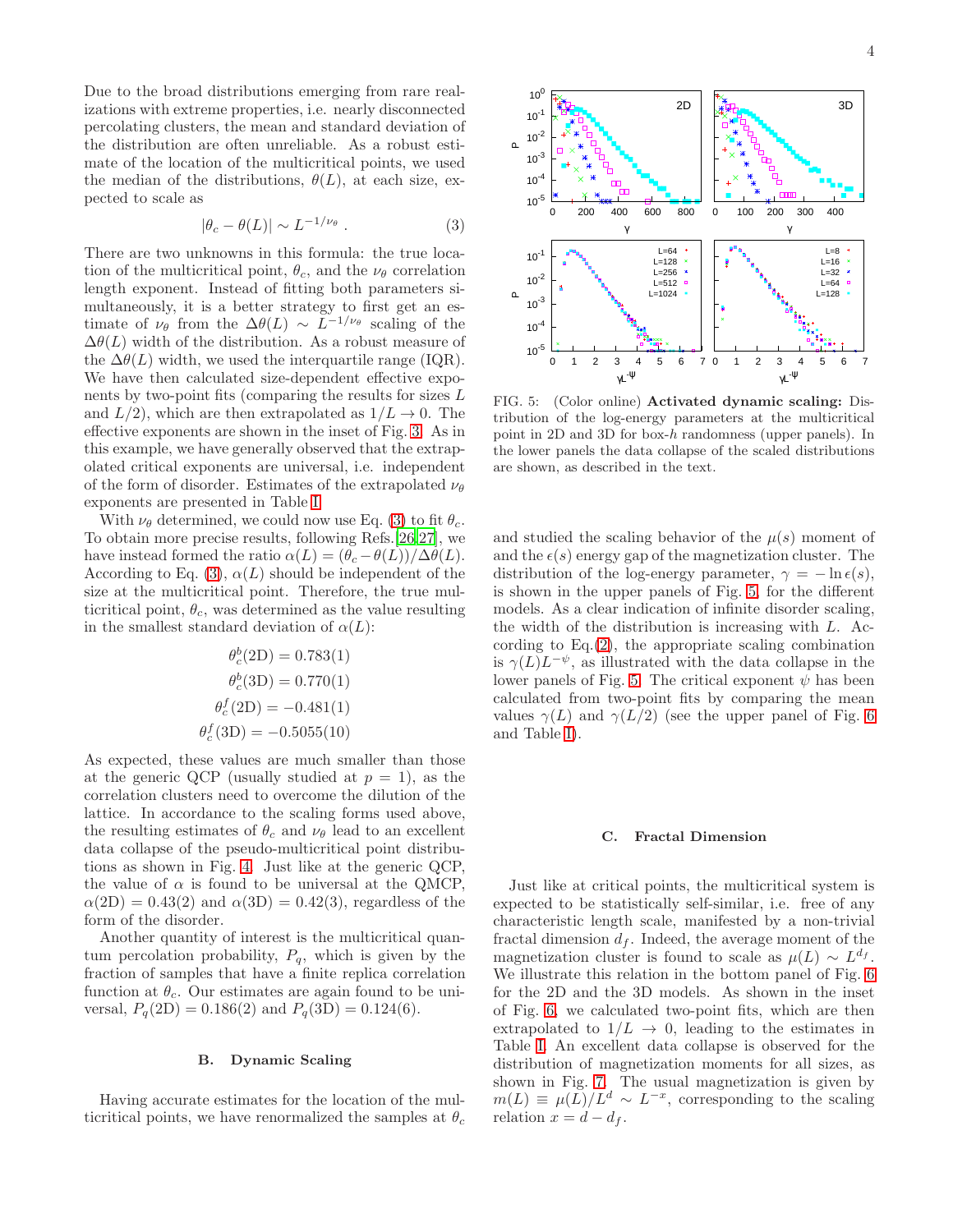

<span id="page-4-0"></span>FIG. 6: (Color online) **Multicritical Scaling:** Mean logenergy parameter (top) and magnetization cluster moment (bottom) at the QMCP as the function of the length of the system in a log-log plot for the 2D (purple, magenta) and 3D (green, blue) models for two types of randomness (boxh:  $\Box$ , fixed-h: +). The slope of the straight lines is given by the  $\psi$  (top) and  $d_f$  (bottom) exponents listed in Table [I.](#page-5-6) The error of the data points is smaller than the symbol size. Insets: Two-point estimates of  $\psi$  (top) and  $d_f$  (bottom) as the function of the inverse length.

#### D. Crossover Exponent

Unlike traditional critical points, multicritical points are repulsive in multiple directions, characterized by multiple correlation length exponents, depending on the direction in which the multicritical point is crossed. So far, we have only studied small deviations in the  $\theta$  control parameter at a fixed  $p_c$  percolation probability, along a horizontal line through the QMCP in Fig. [1,](#page-0-0) leading to the  $\nu_{\theta}$  exponent. Another possibility is to consider small deviations in p while keeping  $\theta_c$  fixed, along a vertical line through the QMCP in Fig. [1,](#page-0-0) leading to the  $\nu_p$  exponent. In general, small deviations in these two directions have a different impact on the correlation length. Putting it differently, finite-size effects lead to different amount of shift in the location of the multicritical point, depending on the direction in which it is crossed. This anisotropy is



<span id="page-4-1"></span>FIG. 7: (Color online) Self-similarity: The same as Fig. [5](#page-3-1) for the moment of magnetization clusters, see text.

then quantified by the  $\phi$  crossover exponent, defined as

<span id="page-4-3"></span>
$$
|\theta_c - \theta(L)| \sim |p_c - p(L)|^{\phi} , \qquad (4)
$$

indicating  $L^{-\phi/\nu_p} \sim L^{-1/\nu_\theta}$ , therefore  $\phi = \nu_p/\nu_\theta$ .



<span id="page-4-2"></span>FIG. 8: (Color online) Varying the percolation probability: Two-point estimates of  $1/\nu_p$  from the shift (blue) and width (magenta) of the pseudo-multicritical points as the function of the inverse length (box-h:  $\Box$ , fixed-h: +), when crossing the QMCP vertically in Fig. [1.](#page-0-0) Straight lines indicate the linear extrapolations, leading to the values in Table [I.](#page-5-6)

To obtain  $\nu_p$ , we located the sample-dependent multicritical points in terms of  $p(s)$ , at the known values of  $\theta_c$ , similarly to the original procedure of locating the  $\theta(s)$ pseudo-multicritical points at a fixed  $p_c$ . Note that now all s samples have a finite transition in terms of  $p(s)$ , and it is sufficient to use the mean and standard deviation of the distributions to characterize the shift and the width. As  $p_c$  is known, both the shift and the width of the distributions can be directly used to obtain finitesize estimates of  $1/\nu_p$ , see Fig. [8.](#page-4-2) Interestingly, at the 3D QMCP,  $\nu_p$  is within the error the same as at the percolation QCP. In all cases, the extrapolated  $\nu_p$  exponents are much smaller than the  $\nu_{\theta}$  exponents, leading to  $\phi < 1$ , see Table [I.](#page-5-6) We have also obtained estimates for the  $\phi$ crossover exponent directly from Eq. [\(4\)](#page-4-3), leading to the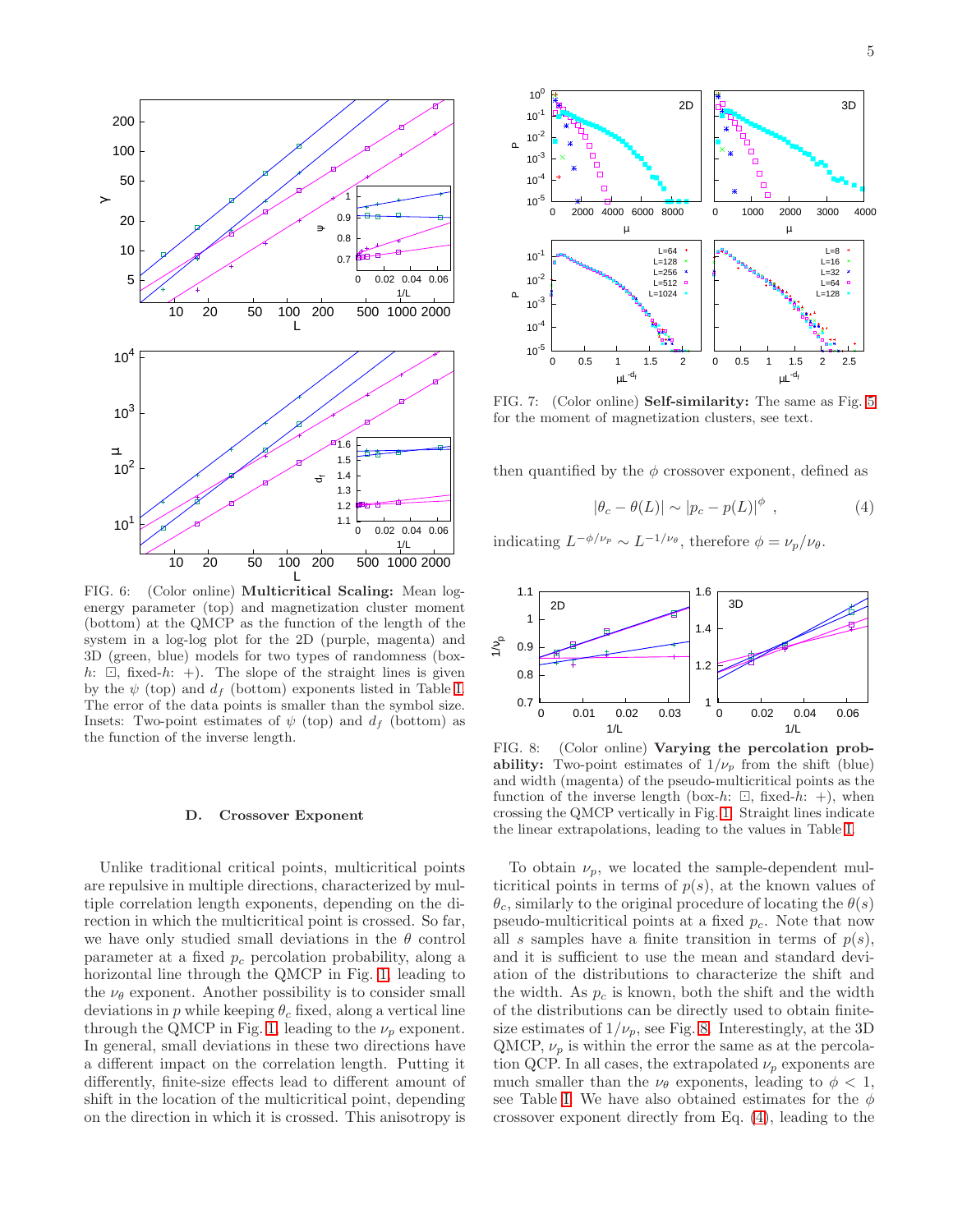same values as the ones calculated as the ratio of correlation length exponents.

## <span id="page-5-7"></span>IV. DISCUSSION

Our SDRG results indicate that the quantum multicritical behavior of the random transverse-field Ising model in two and three dimensions shows ultraslow, activated dynamic scaling, controlled by infinite disorder fixed points. This observation justifies the use of the SDRG method, by ensuring that the calculated numerical results get asymptotically correct as the system size increases. The multicritical exponents presented in Table [I](#page-5-6) are found to be universal, i.e. independent from the type of ferromagnetic disorder.

As expected, the  $d_f$  fractal dimension and the  $\psi$ dynamical exponents are found to interpolate between those corresponding to the percolation and generic QCPs. As a guide for future experiments at QMCPs, singularities of the thermodynamic quantities at small temperatures involve the exponents in Table [I.](#page-5-6) For example, the susceptibility and the specific heat behave as  $\chi(T) \sim |\log T|^{(2d_f - d)/\psi}/T$  and  $C_V(T) \sim |\log T|^{d/\psi},$  $respectively<sup>16,42</sup>.$  $respectively<sup>16,42</sup>.$  $respectively<sup>16,42</sup>.$  $respectively<sup>16,42</sup>.$ 

<span id="page-5-6"></span>TABLE I: Critical and multicritical exponents of the RTIM: The number in the parentheses gives an error estimate of the last digits. CP stands for the multicritical point of the contact process. '−' indicates an exponent of unknown value.

|    |                | Percolation        | Generic     | CP             | QMCP      |
|----|----------------|--------------------|-------------|----------------|-----------|
|    |                | $QCP$ [45,46]      | QCP [26,27] | [47]           | this work |
| 2D | $\psi$         | $91/48 \sim 1.896$ | 0.48(2)     | 0.57(4)        | 0.708(20) |
|    | $d_{f}$        | $91/48\sim1.896$   | 1.018(15)   | $1.02(18)^{†}$ | 1.205(3)  |
|    | $\nu_{\theta}$ |                    | 1.24(2)     | $0.88(10)^*$   | 1.382(7)  |
|    | $\nu_p$        | $4/3 \sim 1.333$   |             |                | 1.168(10) |
|    | φ              |                    |             |                | 0.845(11) |
| 3D | $\psi$         | 2.52293(10)        | 0.46(2)     |                | 0.93(2)   |
|    | $d_f$          | 2.52293(10)        | 1.160(15)   |                | 1.54(2)   |
|    | $\nu_{\theta}$ |                    | 0.98(2)     |                | 1.123(10) |
|    | $\nu_p$        | 0.8762(12)         |             |                | 0.86(1)   |
|    | φ              |                    |             |                | 0.76(2)   |

For sufficiently strong initial disorder, the SDRG critical exponents are known to be in agreement with the Monte Carlo results on the 2D and 3D random contact  $process<sup>29,30,34</sup>$  $process<sup>29,30,34</sup>$  $process<sup>29,30,34</sup>$  $process<sup>29,30,34</sup>$  $process<sup>29,30,34</sup>$ , which is a simple nonequilibrium model of infection spreading. As the QCPs are in the same universality classes, it is natural to expect that the multicritical random contact process is in the same universality class as the QMCP of the RTIM, at least for strong enough disorder. The corresponding multicritical point of the random contact process has been studied in 2D, although with considerable difficulties, leading to admittedly large systematic  $\text{errors}^{47}$  $\text{errors}^{47}$  $\text{errors}^{47}$ . Nevertheless, clear signs of activated dynamic scaling have been observed, in agreement to our results. In addition, the cluster of active sites at long times in Fig. 2 of Ref.[\[47](#page-6-35)] appears to be qualitatively similar to our Fig. [2,](#page-1-1) obtained by the SDRG method. At the quantitative level, however, these early simulations might to be less reliable, as the reported correlation length exponent,  $\nu = 0.88(10)$  (marked by an asterisk in Table [I\)](#page-5-6), fails the celebrated bound, known as the Harris-criterion<sup>[48](#page-6-37)</sup>:  $\nu \geq 2/d = 1$ . While there are known cases where the Harris-criterion is violated $49,50$  $49,50$ , it would require careful investigations to determine if this is the case for the multicritical random contact process. In addition to providing the first reliable values for  $\nu_{\theta}$  in 2D, our results present the first values for both  $\nu_p$  and the  $\phi$ crossover exponents. In both 2D and 3D, our  $\nu_p$  and  $\nu_\theta$ correlation length exponents satisfy the Harris-criterion.

Note that, when comparing further exponents with those reported in Ref.[\[47](#page-6-35)], we need to compensate for the fact that the density of the clusters was measured w.r.t. the largest cluster only, instead of the full system. Therefore, the reported  $x' \equiv \beta/\nu = 0.81/0.88 = 0.92$  exponent needs to be adjusted to  $x = x' + 5/91 = 0.98(18)$ , leading to a shift in  $d_f = d - x$ , marked by  $\dagger$  in Table [I.](#page-5-6) This adjusted value of  $d_f$  is in agreement to our results. In 3D, to the best of our knowledge, we present the first results at the QMCP of the RTIM, providing valuable guidance for future quantum experiments as well as for Monte Carlo studies of the disordered directed percolation universality class, including the random contact process.

Finally, we note that our SDRG investigations can be extended in several directions. Here, we mention the characterization of the entanglement entropy<sup>[24](#page-6-23)[,25](#page-6-24)[,37](#page-6-25)-40</sup>, transverse correlations<sup>[51](#page-6-40)</sup>, boundary critical exponents<sup>[52](#page-6-41)</sup>, the impact of long-range interactions<sup>[53](#page-6-42)[,54](#page-6-43)</sup>, as well as the dynamical singularities in the disordered and ordered Griffiths phases $26,27,42$  $26,27,42$  $26,27,42$ .

### Acknowledgments

We are grateful to F. Iglói for useful discussions.

- <sup>∗</sup> Electronic address: [istvan.kovacs@northwestern.edu](mailto:istvan.kovacs@northwestern.edu)
- <span id="page-5-1"></span><span id="page-5-0"></span><sup>1</sup> S. Sachdev, *Quantum Phase Transitions* (Cambridge University Press, 1999)
- <span id="page-5-2"></span><sup>2</sup> D. Bitko, T.F. Rosenbaum and G. Aeppli, Phys. Rev. Lett. 77 940 (1996).
- <span id="page-5-3"></span> $3$  P. Coleman, Physica B 259-261 353 (1999).
- <span id="page-5-4"></span> $4$  H. v Löhneysen, J. Phys. Cond. Matter 8 9689 (1996).
- <span id="page-5-5"></span><sup>5</sup> E. Dagotto, Rev. Mod. Phys. 66 763 (1994); M.B. Maple, J. Magn. Magn. Mater. 177 18 (1998); J. Orenstein and A. J. Millis, Science 288 468 (2000).